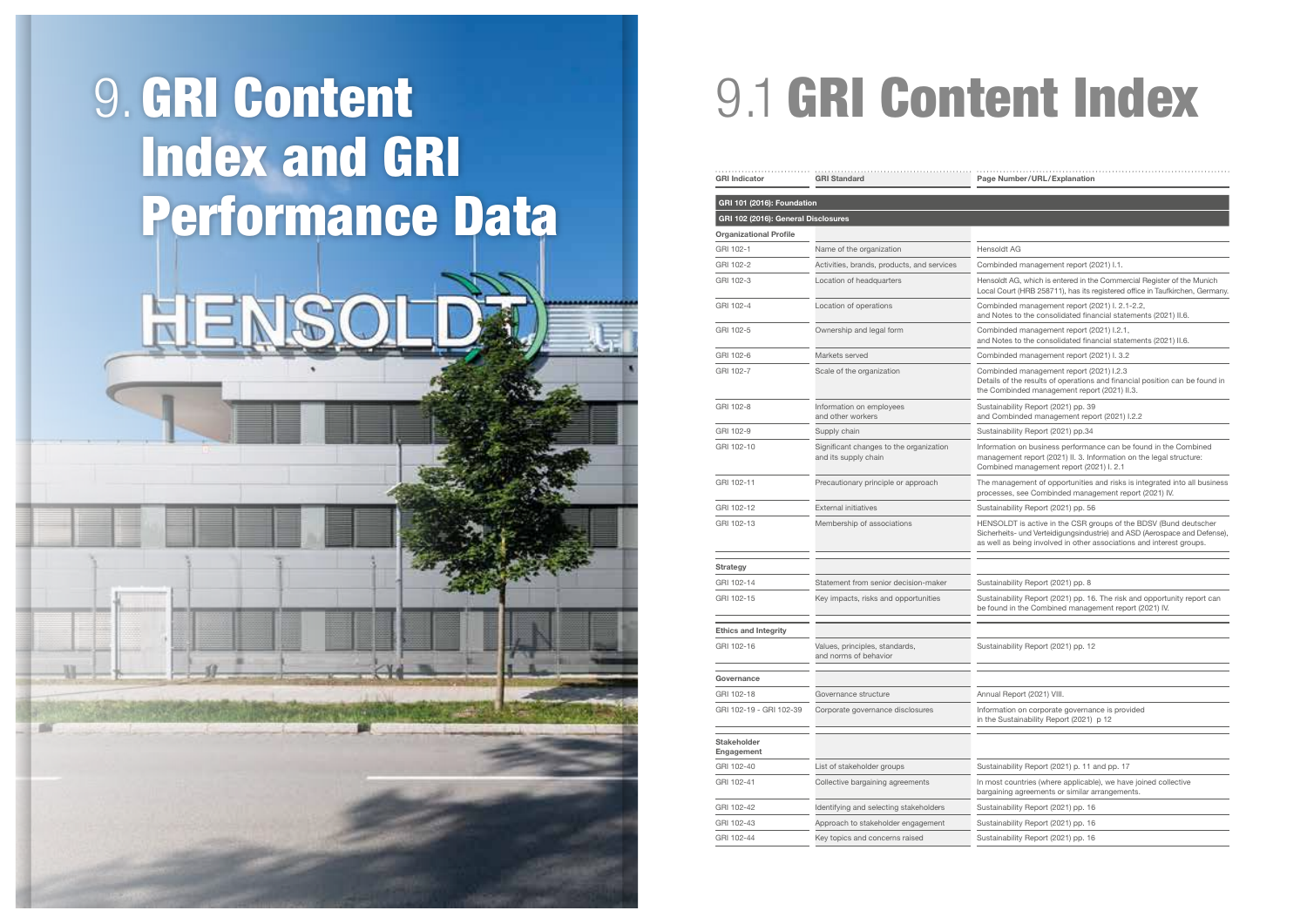| <b>GRI Indicator</b>  | <b>GRI Standard</b>                                           | Page Number/URL/Explanation                                                                                   |
|-----------------------|---------------------------------------------------------------|---------------------------------------------------------------------------------------------------------------|
| Reporting<br>Practice |                                                               |                                                                                                               |
| GRI 102-45            | Entities included in the consolidated<br>financial statements | Combinded management report (2021) I. 2.1,<br>and Notes to the consolidated financial statements (2021) II.6. |
| GRI 102-46            | Defining report content<br>and topic boundaries               | Sustainability Report (2021) pp. 16                                                                           |
| GRI 102-47            | List of material topics                                       | Sustainability Report (2021) p. 18                                                                            |
| GRI 102-48            | Restatements of information                                   | n/a                                                                                                           |
| GRI 102-49            | Changes in reporting                                          | n/a                                                                                                           |
| GRI 102-50            | Reporting period                                              | Sustainability Report (2021) p. 11                                                                            |
| GRI 102-51            | Date of most recent report                                    | 01 April 2021                                                                                                 |
| GRI 102-52            | Reporting cycle                                               | Sustainability Report (2021) p. 11                                                                            |
| GRI 102-53            | Contact point for questions<br>regarding the report           | Sarah Sterzl (sarah.sterzl@hensoldt.net)                                                                      |
| GRI 102-54            | Claims of reporting in accordance<br>with the GRI Standards   | Sustainability Report (2021) p. 11                                                                            |
| GRI 102-55            | <b>GRI</b> content index                                      | Sustainability Report (2021), Annex                                                                           |
| GRI 102-56            | External assurance                                            | Sustainability Report (2021) p. 11 and pp. 82                                                                 |

## MATERIAL TOPICS

| <b>Anti-Corruption</b>                        |                                                                                |                                                                                                                               |
|-----------------------------------------------|--------------------------------------------------------------------------------|-------------------------------------------------------------------------------------------------------------------------------|
| GRI 103:<br><b>Management Approach</b>        |                                                                                |                                                                                                                               |
| GRI 103-1                                     | Explanation of the material topic<br>and its boundary                          |                                                                                                                               |
| GRI 103-2                                     | The management approach<br>and its components                                  | Procedures and processes regarding compliance and anti-corruption<br>are described in the Sustainability Report (2021) pp. 27 |
| GRI 103-3                                     | Evaluation of the management approach                                          |                                                                                                                               |
| GRI 205 (2016):<br><b>Fighting corruption</b> |                                                                                |                                                                                                                               |
| GRI 205-1                                     | Operations assessed for risks<br>related to corruption                         | Sustainability Report (2021) pp. 27 We include our operating sites<br>in our compliance and anti-corruption approach.         |
| GRI 205-2                                     | Communication and training<br>about anti-corruption policies<br>and procedures | Sustainability Report (2021) pp. 27                                                                                           |
| GRI 205-3                                     | Confirmed incidents of corruption<br>and actions taken                         | Sustainability Report (2021) p. 29. In the reporting period,<br>no major cases were identified.                               |

| <b>Energy</b>                          |                                                       |                                                                                                                             |
|----------------------------------------|-------------------------------------------------------|-----------------------------------------------------------------------------------------------------------------------------|
| GRI 103:<br><b>Management Approach</b> |                                                       |                                                                                                                             |
| GRI 103-1                              | Explanation of the material topic<br>and its boundary |                                                                                                                             |
| GRI 103-2                              | The management approach<br>and its components         | The management approach - resources and environmental protection<br>is described in the Sustainability Report (2021) pp. 61 |
| GRI 103-3                              | Evaluation of the management approach                 |                                                                                                                             |
| GRI 302 (2016): Energy                 |                                                       |                                                                                                                             |
| GRI 302-1                              | Energy consumption within the organization            | Sustainability Report (2021) pp. 64, GRI performance data                                                                   |
| GRI 302-4                              | Reduction of energy consumption                       | GRI performance data                                                                                                        |

| <b>GRI Indicator</b>                   | <b>GRI Standard</b>                                   | Page Number/URL/Explanation                                                                                          |  |
|----------------------------------------|-------------------------------------------------------|----------------------------------------------------------------------------------------------------------------------|--|
| <b>Emissions</b>                       |                                                       |                                                                                                                      |  |
| GRI 103:<br><b>Management Approach</b> |                                                       |                                                                                                                      |  |
| GRI 103-1                              | Explanation of the material topic<br>and its boundary | The management approach - resour                                                                                     |  |
| GRI 103-2                              | The management approach<br>and its components         | is described in the Sustainability Re<br>analysis of Scope 1 and Scope 2 en<br>reporting year. Prospect: An analysis |  |
| GRI 103-3                              | Evaluation of<br>the management approach              | of action will be initiated and reporte                                                                              |  |
| GRI 305 (2016):<br><b>Emissions</b>    |                                                       |                                                                                                                      |  |
| GRI 305-1                              | Direct (Scope 1) GHG emissions                        | Sustainability Report (2021) pp. 66,                                                                                 |  |
| GRI 305-2                              | Energy indirect (Scope 2) GHG emissions               | GRI performance data                                                                                                 |  |
| GRI 305-6                              | Emissions of ozone-depleting<br>substances (ODS)      | GRI performance data                                                                                                 |  |

| <b>Employment</b>                      |                                                                                                          |                                                                                                                      |
|----------------------------------------|----------------------------------------------------------------------------------------------------------|----------------------------------------------------------------------------------------------------------------------|
| GRI 103:<br><b>Management Approach</b> |                                                                                                          |                                                                                                                      |
| GRI 103-1                              | Explanation of the material topic<br>and its boundary                                                    |                                                                                                                      |
| GRI 103-2                              | The management approach<br>and its components                                                            | Sustainability Report (2021) pp. 39                                                                                  |
| GRI 103-3                              | Evaluation of the management approach                                                                    |                                                                                                                      |
| GRI 401 (2016):<br>Employment          |                                                                                                          |                                                                                                                      |
| GRI 401-1                              | New employee hires and<br>employee turnover                                                              | Sustainability Report (2021) pp. 39,                                                                                 |
| GRI 401-2                              | Benefits provided to full-time<br>employees that are not provided<br>to temporary or part-time employees | We stick to collective bargain agree<br>have no distinction identified between<br>temporary, or part-time employees. |
| GRI 401-3                              | Parental leave                                                                                           | GRI performance data                                                                                                 |

he management approach - resources and environmental protection is described in the Sustainability Report (2021) pp. 61. A comprehensive analysis of Scope 1 and Scope 2 emissions was conducted in the eporting year. Prospect: An analysis of Scope 3 emissions and fields f action will be initiated and reported acordingly.

ustainability Report (2021) pp. 66, GRI performance data

istainability Report (2021) pp. 39, GRI performance data

stick to collective bargain agreements and ve no distinction identified between benefits for full-time, mporary, or part-time employees.